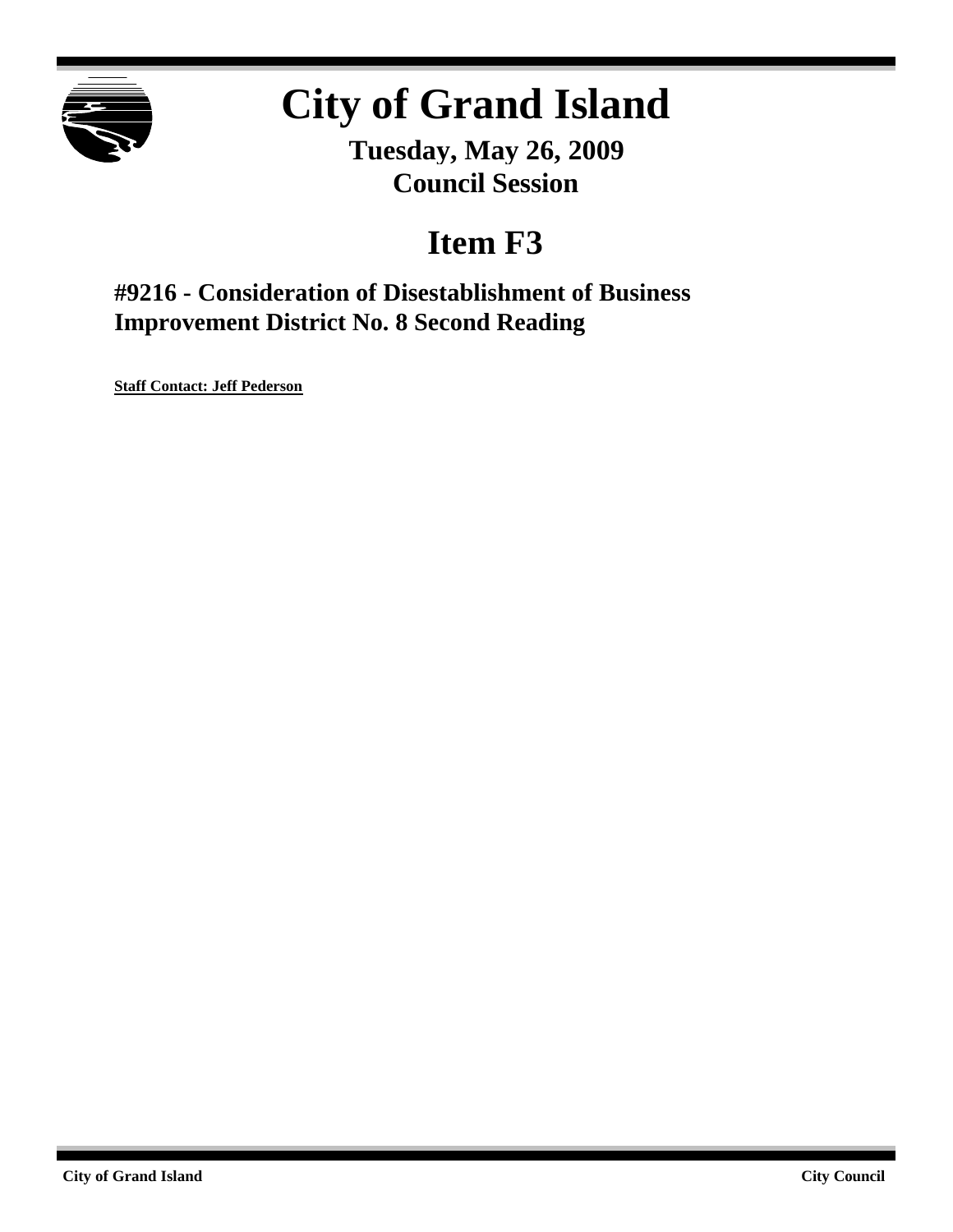## **Council Agenda Memo**

**Memo Update: The Public Hearing on this matter was completed on May 12, and the Ordinance was passed on first reading. The Ordinance is now before the City Council for consideration for second reading.**

**From:** Jeff Pederson, City Administrator **Meeting:** May 12, 2009 **Subject:** Disestablishment of Business Improvement District No. 8 **Item #'s:** E-4 & F-3 **Presenter(s):** Jeff Pederson, City Administrator

### **Background**

On April 14, 2009, the City Council passed Resolution No. 2009-90 which set May 12, 2009 as the date for a Public Hearing on the issue of disestablishment of Business Improvement District No. 8. Some written evidence (documents) has been received, and will be brought forward at the Hearing.

## **Discussion**

The City Council is now at the stage in the process where evidence is received at a public hearing regarding whether or not to disestablish Business Improvement District No. 8. State law requires that the Council hear all protests and receive evidence for or against disestablishment. Prior to closing the hearing, Council must rule upon all written protests. This merely means that Council should determine if the protests are validly signed by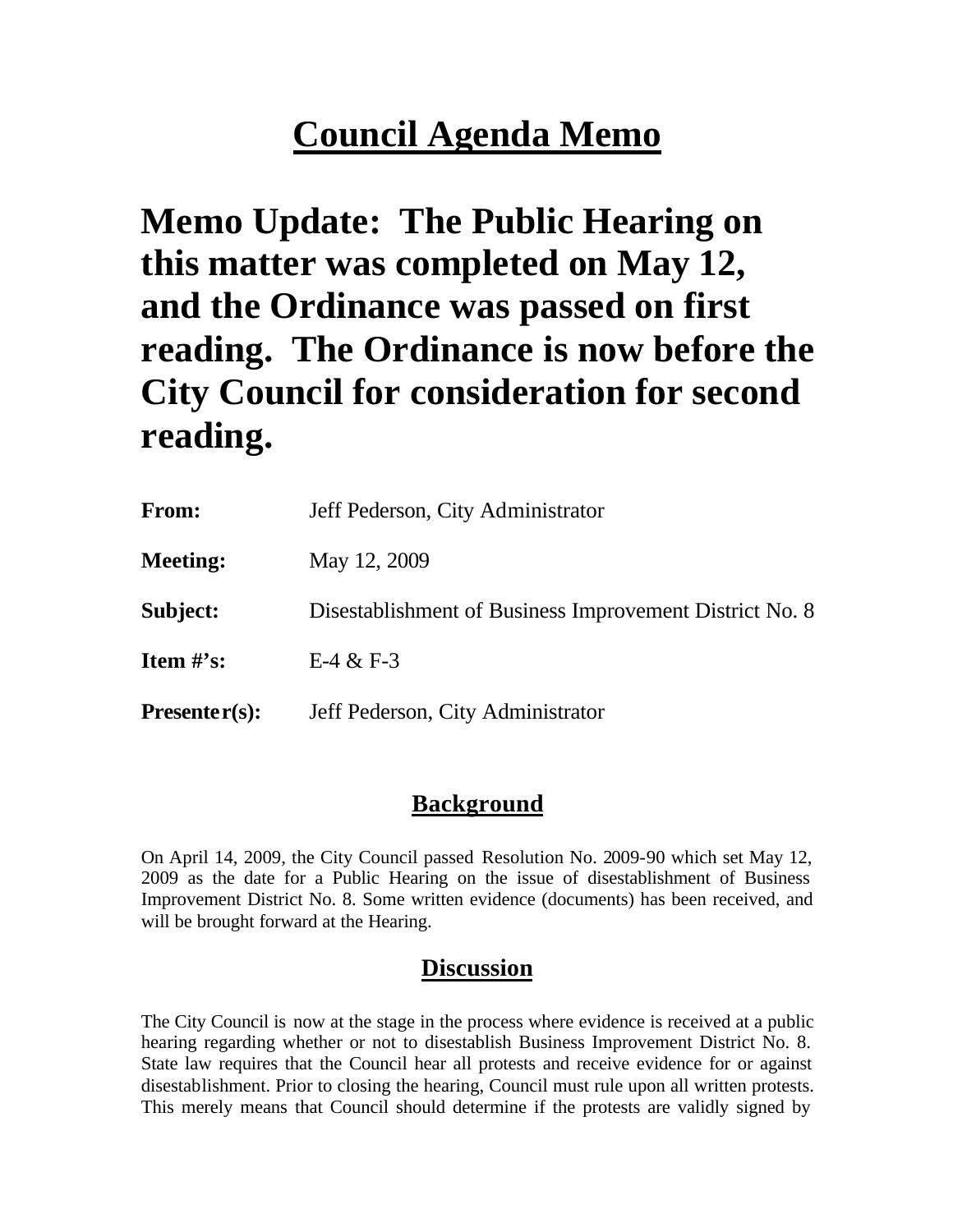someone who owns property within the boundaries of the District. If the owners of more than 50% of the assessable units communicate in writing that they do not want the district to be disestablished, you will not even consider the ordinance to disestablish and the district will continue.

Under every other scenario, the outcome is at the discretion of the governing body. You may disestablish the district or not depending on what you feel is in the best interests of those involved based on the evidence presented during the hearing. Although the hearing was set by a resolution of intent to disestablish the district, neither state law nor city code explicitly states that there is any presumption that you will act one way or another. If there are not enough protests to automatically stop the process, you may decide to introduce the ordinance to disestablish so that you may have a discussion about whether or not to disestablish. A vote for the ordinance would end the district. A vote against the ordinance would allow the district to continue. You also have the option of not introducing the ordinance at all and taking no further action. In that case, the district would continue.

### **Alternatives**

If there are not enough protests to automatically stop the process, the Council has the following alternatives concerning the issue at hand. The Council may:

- 1. Continue the public hearing if more time is needed to adduce evidence or verify protests.
- 2. Take no action on the issue.
- 3. Waive the rule requiring three readings, introduce the ordinance, and vote for or against passage.
- 4. Introduce the ordinance on first reading.

### **Recommendation**

This issue involves the owners of property within a Business Improvement District and not the day-to-day operations of the City. Since the action of the Council should be based on evidence presented at a hearing, City Administration has no recommendation.

### **Sample Motion**

Motion to be taken depends on the course of action the council chooses.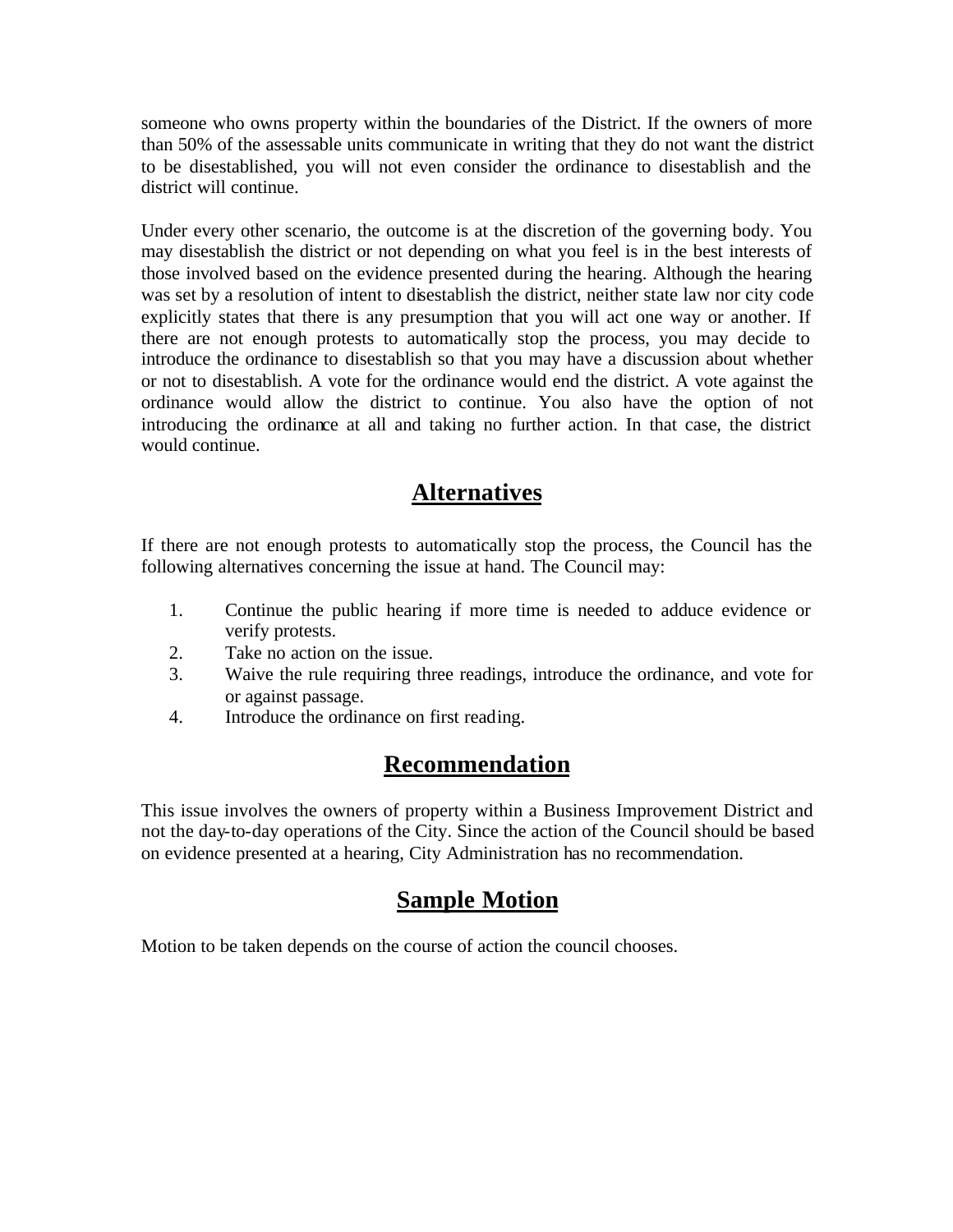*City Attorney's Office*

 *Dale M. Shotkoski, City Attorney Wesley D. Nespor, Assistant City Attorney* 



*Working Together for a Better Tomorrow, Today.*

**DATE: May 14, 2009** 

**TO: Jeff Pederson, Dale Shotkoski** 

**FROM: Wesley D. Nespor**

**RE: Business Improvement District assessment of residential properties** 

**-----------------------------------------------------------------------------------------------------------------------**

**--**

Business Improvement District No. 8 is funded through a special assessment upon the property within the district. The ordinance creating BID 8 proposes to assess owner occupied residential properties at 70% of assessed valuation based on their primary benefit from the downtown beautification and maintenance programs. Residential rental property is assessed at 100%. State law regarding business improvement districts provides that "the amount of each special assessment shall be determined by the city council sitting as a board of equalization. Assessments shall be levied in accordance with the method of assessment proposed in the ordinance creating the district. If the city council finds that the proposed method of assessment does not provide a fair and equitable method of apportioning costs, then it may assess the costs under such method as the city council finds to be fair and equitable" (Section 19-4030 R.R.S.).

In addition, the Council sitting as a board of equalization can review each individual property and make a determination as to the benefit conferred. The basis and justification for a special assessment are benefits to the property affected. An assessment may not be arbitrary, capricious, or unreasonable but the law does not require that a special assessment correspond exactly to the benefits received. Precise accuracy is not required. Benefits capable of easy demonstration and mathematical exactness are not necessary to support an assessment. The most any board of equalization can do is to estimate the benefits to each tract of real estate through a plan that is as uniform as possible based upon available information. Bitter v. City of Lincoln, 165 Neb. at 208-09, 85 N.W.2d at 307-08. However, the Supreme Court has also said that the amount of a special assessment cannot exceed the amount of benefits conferred on the property assessed. Brown v. City of York, 227 Neb. 183, 416 N.W.2d 574 (1987).

#### **CONCLUSION**

 Based upon evidence adduced at a Board of Equalization hearing such as the proposed budget expenditures, location, and use of the property affected, Council could:

- 1. Determine that the method set forth in the ordinance is not a fair and equitable method and devise another method under which to assess the property. For instance, Council (sitting as a BOE) could determine that assessing owner-occupied residences at 70% is not fair and equitable and change the percentage.
- 2. Review each property individually if the owner presents evidence that the assessment exceeds the benefits to the property affected. For instance, Council could determine that the owner of a home on the edge of the district might receive less benefit than one in the heart of the district.

 *These options are not mutually exclusive*. Every property owner in the district has the right to ask the Board of Equalization to consider both the first and the second option. If the first option is exercised, it applies to everyone. The second option is a case-by-case method that the Board may grant independent of the first option. This means that the Board could change the percentage for a specific class of property from 100% to some other figure and, in addition, change individual properties even further. It may be wise if Council contemplates revising how residential properties are assessed, to have the board of equalization hearing early to sort out that issue. In fact, the method of assessment could probably be the topic of a meeting all by itself. Once the method is finalized, the calculations of the amount of assessment could be made. The proposed budget of the BID for the next year would be a critical piece of information for such a hearing.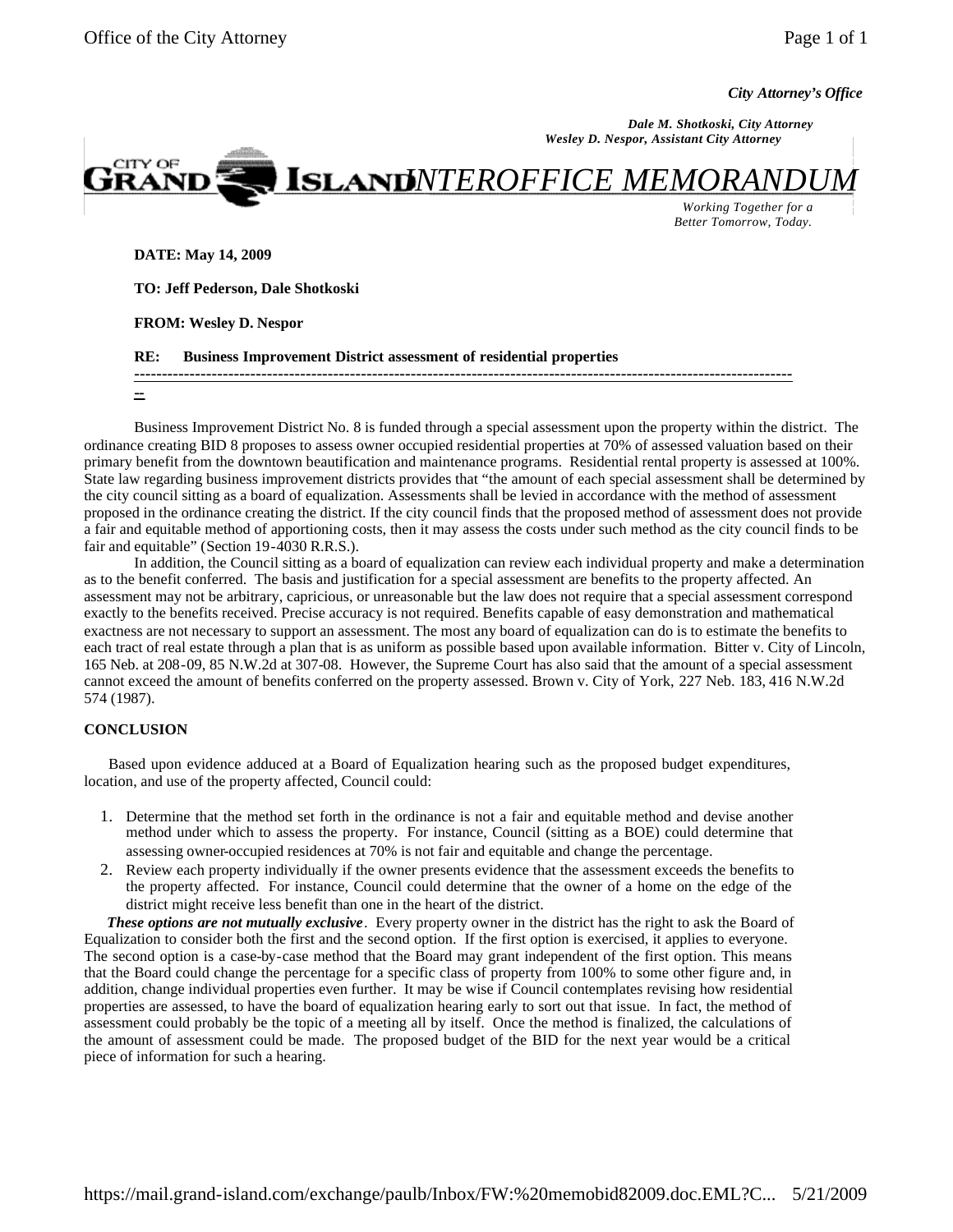#### ORDINANCE NO. 9216

An ordinance disestablishing Business Improvement District No. 8; repealing Chapter 13 Sections 13-91 through 13-96; and providing for publication and the effective date of this ordinance.

WHEREAS, the City Council adopted Resolution 2009-90 on April 14, 2009, indicating an intent to disestablish Business Improvement District No. 8; and

WHEREAS, pursuant to said resolution, a notice of hearing was published and mailed as required by law, and public hearing duly held at 7:00 p.m. on May 12, 2009, in the Council Chambers at City Hall, 100 East First Street, Grand Island, Nebraska, concerning the disestablishment of such district; and

WHEREAS, the owners of more than 50% of the assessable units within the District did not file written protests against disestablishment; and

WHEREAS, the City Council now finds and determines that Business Improvement District No. 8 should be disestablished based upon the evidence adduced at the public hearing showing that disestablishment is in the collective best interests of the property owners in the District.

NOW, THEREFORE, BE IT ORDAINED BY THE MAYOR AND COUNCIL OF THE CITY OF GRAND ISLAND, NEBRASKA:

SECTION 1. Article XII and Chapter 13 Sections 91 through 96 of the Grand Island City Code are hereby repealed

SECTION 2. Business Improvement District No. 8 is disestablished and the proceeds of any special assessments and assets acquired with such proceeds shall be subject to disposition as the City Council may hereafter determine.